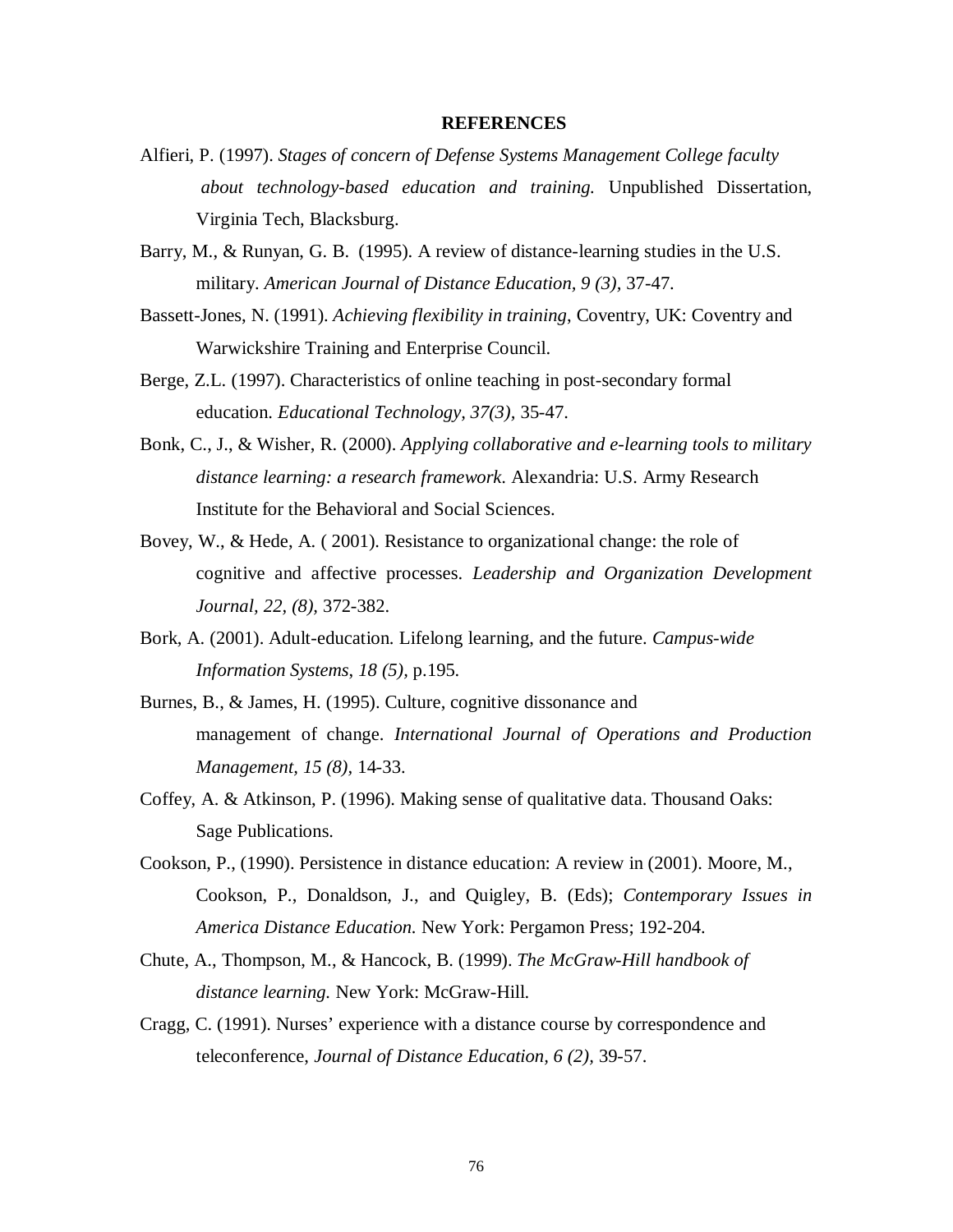- Daghfous, N., Pefrof, J.V., & Pons, F. (1999). Values and adoption of innovations: a cross-cultural study. *Journal of Consumer Marketing, 16 (4),* 314-331.
- FasTrac (2001, March). SkillSoft® Monthly User Report. Fort Meade, MD.
- Folger, R., & Skarlicki, D. (1999). Unfairness and resistance to change: hardship as mistreatment. *Journal of Organizational Change, 12 (1),* 35-50.
- Frambach, R. (1993). An integrated model of organizational adoption and diffusion. *European Journal of Marketing, 27 (5),* 22-41.
- Franks, K. (1996). The attitudes of Alaskan distance learning students towards media and instruction. *American Journal of Distance Education, 10 (3),* 60-72.
- French, E., & Delahaye, B. (1996). Individual change transition: moving in circles can be good for you. *Leadership and Organizational Development Journal, 17 (7),* 22-28.
- Gagne, R. (1965). *The conditions of learning*. New York: Holt, Rinehart, and Winston.
- Garvin, D. (2000). *Learning in action: A guide to putting the learning organization to work.* Boston: Harvard Business School Press.
- Hall, G., & Hord, S. (1987). *Change in schools: facilitating the process*. Albany, NY: SUNY Press.
- Hall, G., & Loucks, S. (1979). *Implementing innovations in schools: A concerns-based approach.* Austin, TX: Research and Development Center for Teacher Education, University of Texas.
- Hillman, D. C. A. , Willis D. J., & Gunawardena, C. N. (1994). Learner-Interface interaction in distance education: an extension of contemporary models and strategies for practitioners. *American Journal of Distance Education, 8 (2),* 30-42.
- Holmberg, B. (1986). *Growth and structure of distance education*. London: Croom Helm.
- Hough, G. (1975). *Technology diffusion: Federal programs and procedures*. Mt Airy: Lomond Books.
- Jonassen, D., & Gabowski, B. (1993). *Handbook of individual differences, learning and instruction.* Hillsdale: Lawrence Ealbaum Associates.
- Kearsley, G., & Moore, G. (1996). *Distance education: A systems view*. Belmont, CA: Wadsworth Publishing.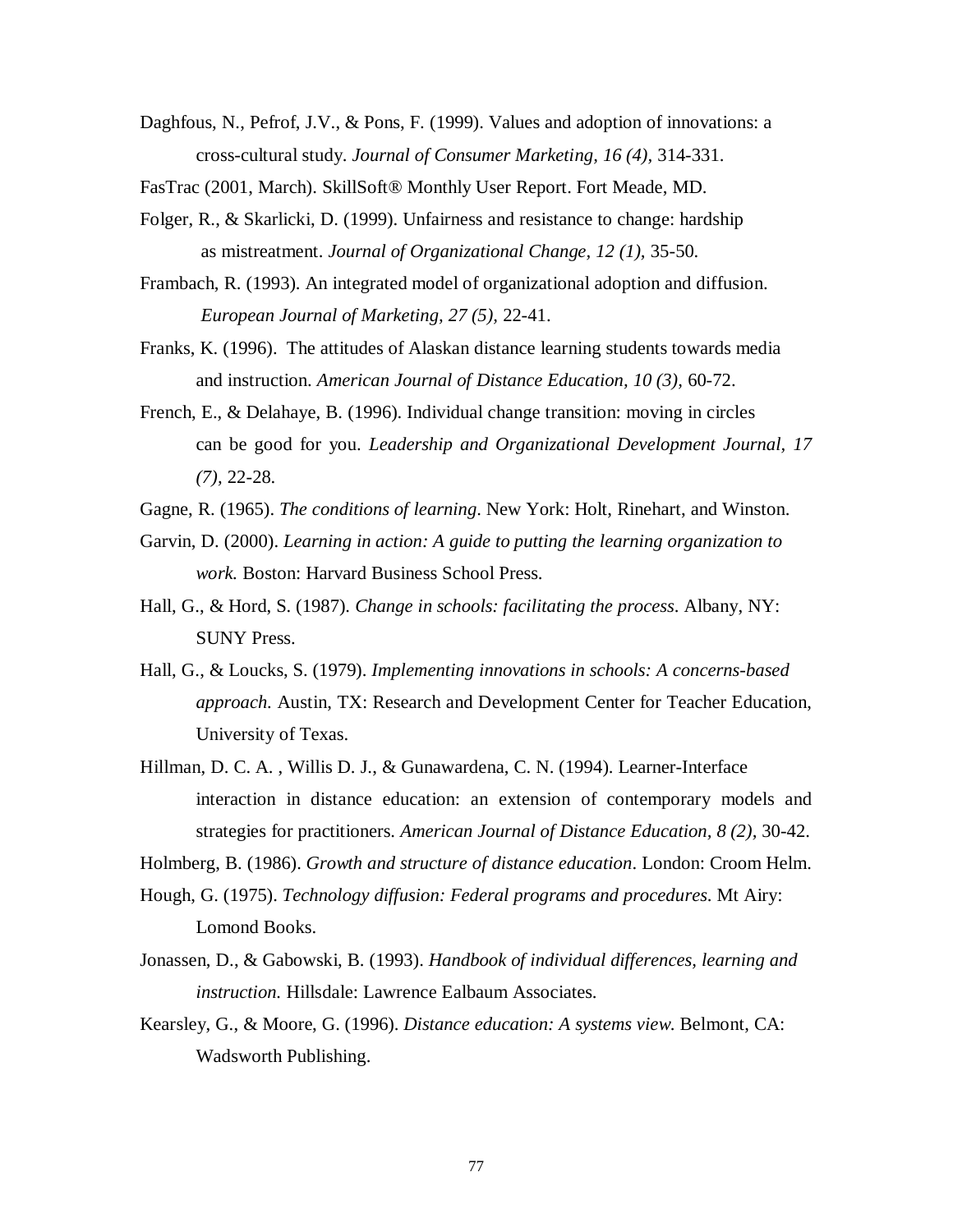- Kremer, D. (1996). *Accelerating change with business communications, techniques, technologies, targets*. Littleton: Ostendorf.
- Knowles, M. (1990). *The adult learner: a neglected species*.  $(4^{\text{th}}$  ed.). Houston. TX: Gulf Publications. 54-55.
- Lakomski, G. (2001). Organizational change, leadership and learning: culture as cognitive process. *The International Journal of Educational Management, 15 (2),* 68-77.
- Lionberger, H. F. (1960). *Adoption of new ideas and practices.* Ames: Iowa State University Press.
- Lowry, M. (1996). *Tales of adoption: A case study in the adoption of a computer-based technology of instruction.* Unpublished Doctoral Dissertation, University of Colorado at Denver, Denver.
- Lowry, M. (Fall 1997). Supporting adoption of innovations. *Kappa Delta Pi Record, 34,* 10-13.
- Kirby, T. (2001). The direction of web-based training: a practitioner's view. *The Learning Organization, 8 (5),* 194-199.
- MacDonald, S., & Frost, B. (1998). Email adoption, diffusion, use and impact within small firms: a survey of UK companies. *International Journal of Information Management. 18 (4),* 233.
- Martinez, E., Polo, Y., & Flavian, C. (1995). The acceptance and diffusion of new consumer durables: differences between first and last adopters. *Journal of Consumer Marketing, 15 (4)*, 323-342.
- Merisotis, J., & Philipps, R. (1999). What's the difference? Outcomes of distance vs. traditional classroom-based learning. *Change, 31 (3),* 13-17.
- Merriam, S. B. (1998). *Case study research in education: A qualitative approach*. San Francisco: Sage Publications
- Merriam, S., & Simpson, E. (1995). *A guide to research for educators and trainers of adults.* Malabar, FL.: Krieger.
- Mertz, J. (1996). *Stages of concern of managers about the adoption of satellite systems for training the defense finance and accounting service*. Unpublished Doctoral Dissertation, Virginia Tech, Blacksburg.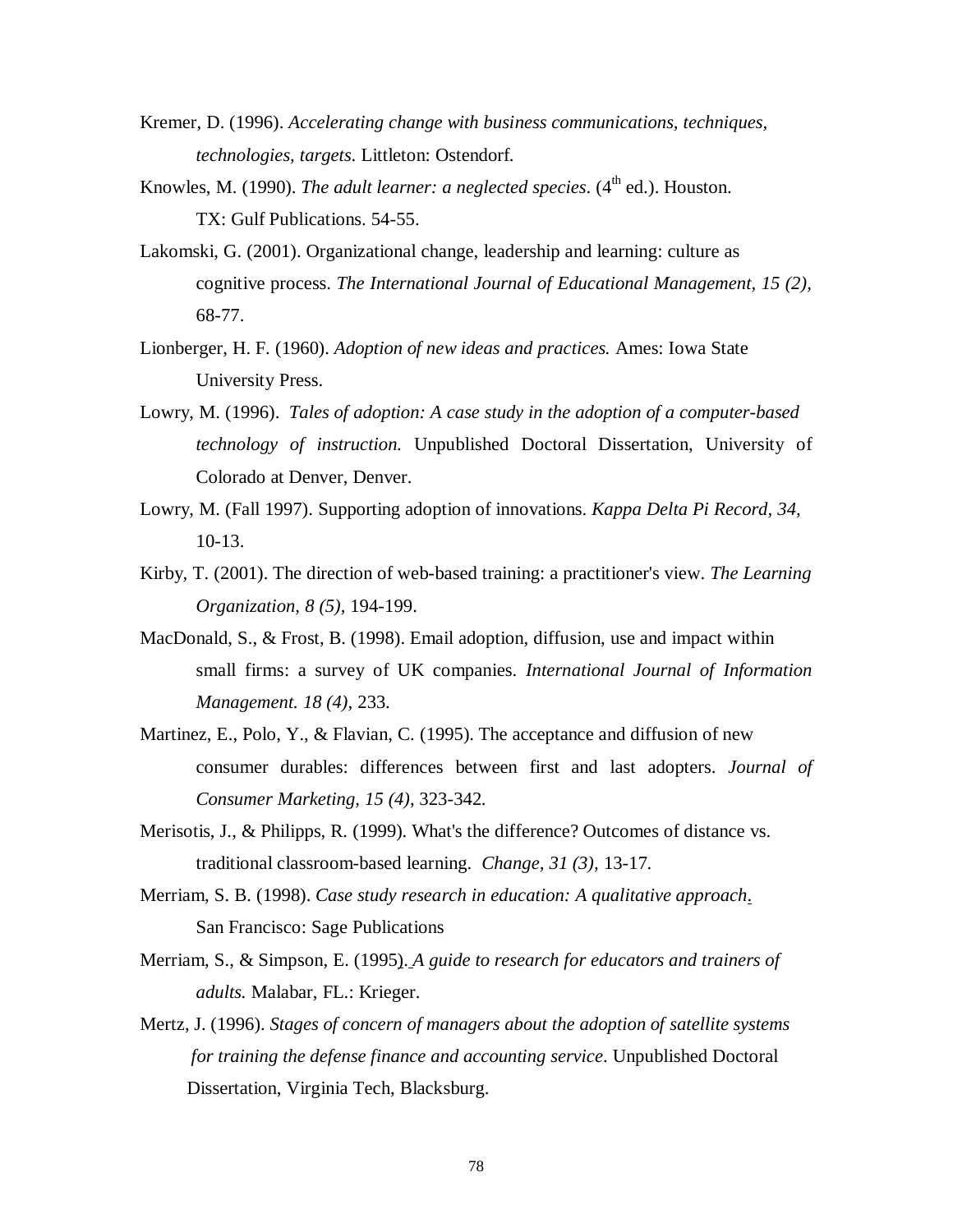- Morgan, J., & Brightman, B.(2001). Leading organizational change. *Career Development International, 6 (2),* 111-118.
- Parthasarathy, M., Rittenburg, T. & Ball, A. (1995). A re-evaluation of product innovation-decision process: the implications for product management. *Journal of Product and Brand Management, 4 (4),* 35-47.
- Pereira, E. R. (2002). An adopter-centered approach to understanding adoption of innovations. *European Journal on Innovation Management, 5 (1*) 40-49.
- Raisinghani, M., & Ramsaroop, A. (1999, Spring). Information systems innovation: diffusion and implementation issues. *JITTA, 1*.
- RAND Arroyo Center. (2002, June 5). *Changes in policy emphasis may be needed for army to implementation distance learning.* Retrieved June 5, 2002 from *http:// w.w.w.RAND.org/organization/ard/.*
- RAND Arroyo Center, (2002, June 5). *Potential benefits of distance learning extended to other areas*. Retrieved June 5, 2002 from Http://www.RAND.org/publications/RB/RB3028.
- Reisman, S., Dear, R., & Edge, D. (2001). Evolution of web-based distance learning strategies. *The International Journal of Education Management, 15 (5),* 245-251.
- Roffe, I. (2002). E-learning: engagement, enhancement and execution. *Quality Assurance in Education, 10 (1),* 40-50.
- Rogers, E. (1962). *Diffusion of innovations.* New York: Free Press.
- Rogers, E. (1983). *Diffusion of innovations.* (3rd ed.). New York: Free Press.
- Rogers, E. (1995). *Diffusion of innovations*. (4th ed.). New York: Free Press.
- Rogers, E. & Agrwala-Rogers, R. (1976). *Communications in organizations*. New York: Free Press.
- Rogers, E., & Shoemaker, F. (1971). *Communication of innovation: A cross-cultural approach.* New York: Free Press.
- Rosenberg, M. (2001). *E-learning: strategies for delivering knowledge in the digital age*. New York: McGraw-Hill.
- Rudd, R. (2002). Diffusion of Innovation. Focus on Basics, *World Education*: *National Center for the Study of Adult learning and Literacy, 5 (C*), 8-10.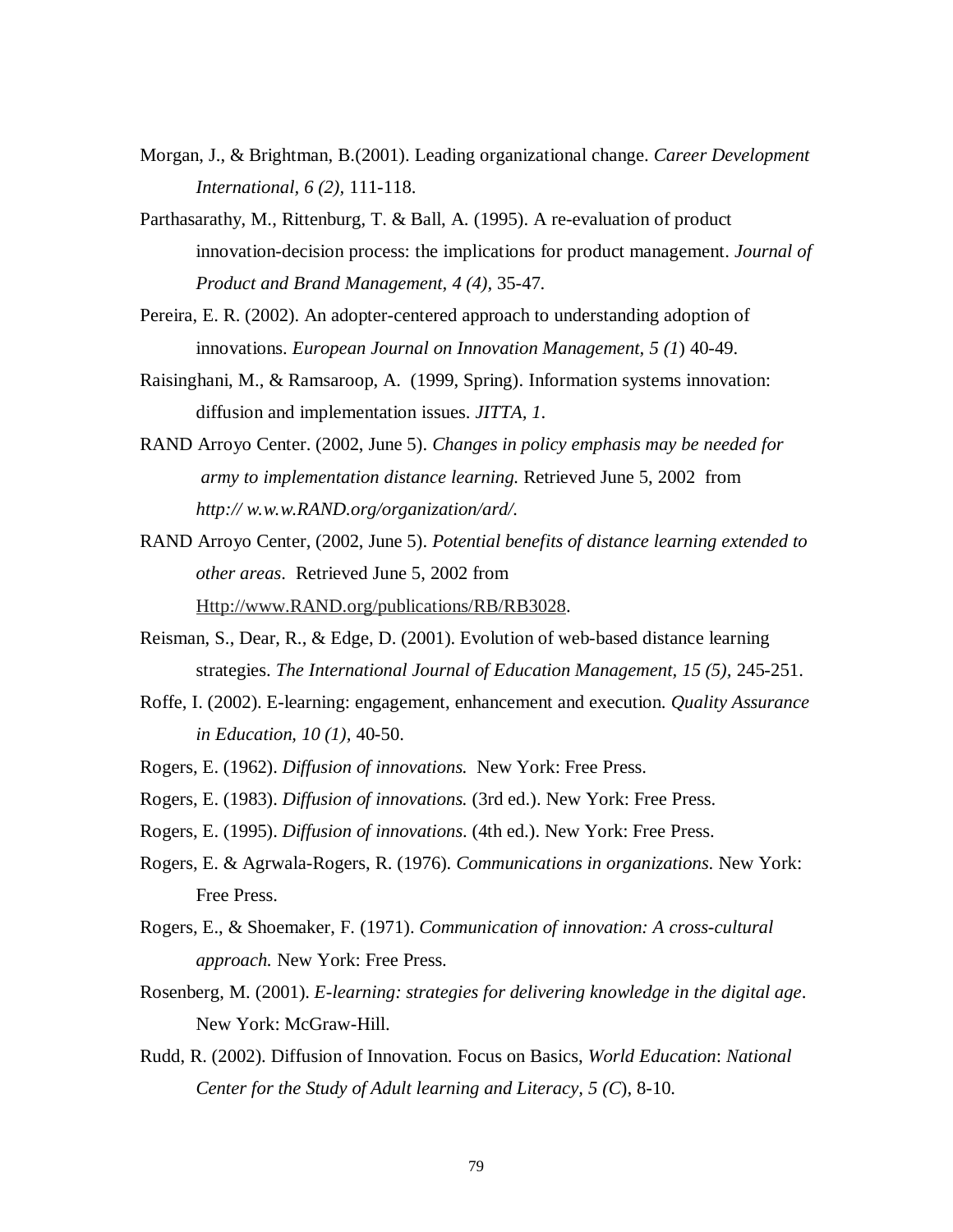- Rubin H., & Rubin I. (1995). *Qualitative Interviewing: The art of hearing data.*  Thousand Oaks: Sage Publications.
- Ruppel, C., & Howard, G. (1998, summer). Facilitating innovation adoption and diffusion: the case study of telework. *Information Resources Management Journal,* 11 (3*),* 5-15.
- Sandler-Smith, E., Down, S., & Lean, J. (2000). Modern learning methods: rhetoric and reality. *Personnel Review, 29 (4)* 474-490.
- Schein, E. B., (1965). *Personal and organizational change through group methods.* New York: Free Press.
- Schein, E. (1985, 1992). *Organizational culture and leadership*. (2<sup>nd</sup> ed.). San Francisco: Jossey-Bass.
- Segal, H. P. (1994). *Future imperfect: The mixed blessings of technology in America.*  Amherst: The University of Massachusetts Press.
- Segrest, S., Domke-Domonte, D., Miles, A., & Anthony, W. (1998). Following the crowd: social influence and technology usage. *Journal of Organizational Change, 11(5),* 425-445.
- Senge, P. (1990). *The fifth discipline: the art and practice of learning organizations*. New York: Doubleday.
- Siegal, W., Church, A., Javitch, M., Waclawski, J., Burds, S., Bazigo, M., & Yangi, TaFu. (1996) Understanding the management of change. *Journal of Organizational Change Management, 9 (6)* 54-80.
- Sherry, L. (1997). The boulder-valley internet project: Lessons learned. *T.H.E. Journal*, 25 (2), 68-72.
- Sherry, L. (1998). An integrated technology adoption and diffusion model. *International Journal of Educational Telecommunications, 4, (2/3),* 113-145.
- Tarde, G. (1903). *The laws of imitation*, New York: Trans. Else Clews Parsons.
- Taylor, S. (1999). Making sense of revolutionary change: difference in member's stories. *Journal of Organizational Change, 12 (6),* 524-529.
- Thomerson, J.D., & Smith, C. (1996). Student perceptions of affective experience encountered in distance learning courses. *American Journal of Distance Education, 10 (3),* 37-47.